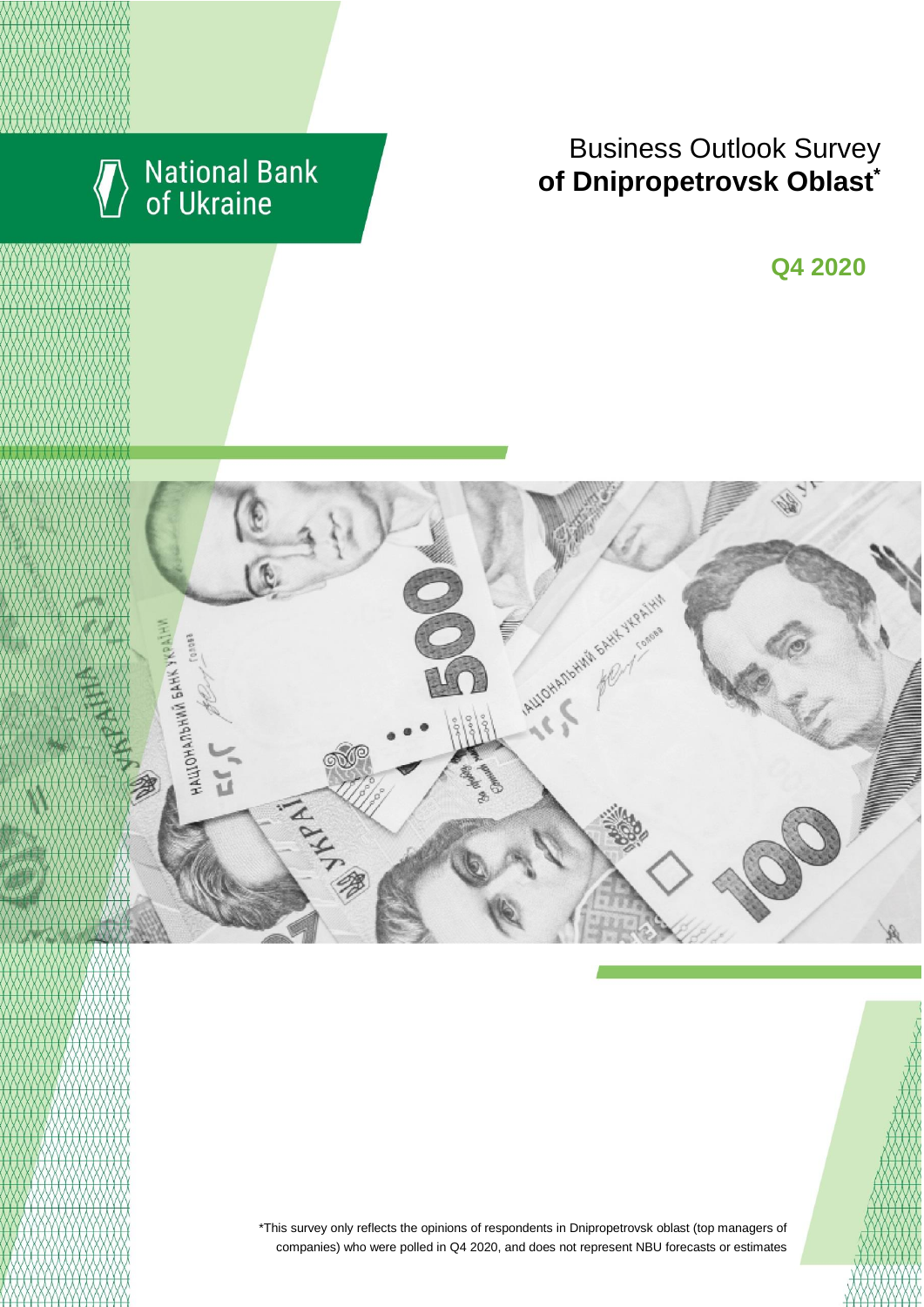**A survey of companies carried out in Dnipropetrovsk oblast in Q4 2020 showed that respondents expected that the output of Ukrainian goods and services would decrease at a faster pace and that their companies would perform more weakly over the next 12 months on the back of a tighter quarantine.** Respondents expected inflation to increase. Depreciation expectations remained high.

**The top managers of companies said they expected that over the next 12 months:**

- **the output of Ukrainian goods and services would drop at a faster pace:** the balance of expectations was (-28.9%) compared with (-12.0%) in Q3 2020 (Figure 1) and (-24.4%) across Ukraine. Respondents from transport companies reported the most pessimistic expectations (the balance of responses was (-55.6%)
- **the growth in the prices of consumer goods and services would accelerate:** 55.8% of respondents expected the inflation rate to be higher than 7.5% compared with 36.1% in the previous quarter and 50.8% across Ukraine. Respondents continued to refer to hryvnia exchange rate fluctuations and production costs as the **main inflation drivers** (Figure 2)
- **the domestic currency would depreciate significantly:** 87.0% of respondents (compared with 86.4% in the previous quarter) expected the hryvnia to weaken against the US dollar, with a figure of 87.1% across Ukraine
- **the financial and economic standings of their companies would deteriorate** for three quarters in a row: the balance of expectations was (-10.3%) compared with (-7.1%) in the previous quarter (see Table). Companies across Ukraine expected financial and economic standings to improve slightly (1.3%). Respondents from manufacturing companies were the most pessimistic (with balances of expectations of (-27.3%)). At the same time, companies from other economic activities expected an improvement in their financial and economic standings
- **total sales would decrease:** the balance of expectations was (-1.3%) (compared with 7.1% in Q3 2020) (see Table). Respondents also expected a decrease in external sales: the balance of expectations was (-7.7%) (compared with (-2.4%) in Q3 2020). Overall, companies across Ukraine expected sales to increase moderately, the balances of responses being 7.1% and 3.8% respectively
- **investment both in construction and in machinery, equipment, and tools would decrease:** the balances of responses were (-7.2%) and (-6.8%) respectively compared with 0.0% for each in the previous quarter. The balances of responses across Ukraine were (-4.5%) and 3.8% respectively
- **staff numbers would decrease** (such expectations have been reported for six quarters running): the balance of responses was (-11.8%) compared with (-14.6%) in the previous quarter and (-9.9%) across Ukraine (Figure 4). Companies in the trade had the most pessimistic expectations (the balance of responses was (-30.0%)). At the same time, respondents from other economic activities companies expected an increase of staff numbers at their companies
- **both purchase and selling prices would rise** at a faster pace: the balances of responses were 80.8% and 50.6% respectively (compared with 76.3% and 43.8% respectively in Q3 2020) (Figure 6). Respondents from manufacturing companies reported the highest expectations of a rise in selling prices (the balance of responses was 81.8%). At the same time, respondents from transport companies expected a fall in their selling prices. Respondents referred to high raw material and supplies prices, energy prices and the exchange rate as the main selling price drivers (Figure 7)
- **the growth in per-unit production costs** and in **wage costs per staff member would accelerate:** the balances of responses were 47.4% and 43.4% respectively (compared with 58.2% and 47.6% respectively in Q3 2020) (Figures 4 and 6).

Weak demand was cited as **the main drag on the ability of companies to boost production** (55.1% of respondents) (Figure 5).

Respondents continued to expect **an increase in their borrowing needs** in the near future (Figure 8). The companies that planned to take out corporate loans usually opted for domestic currency ones. Respondents said that lending standards had remained unchanged (Figure 9). They continued to refer to high loan rates as the main factor that deterred them from taking out loans (Figure 10).

**A total of 96.1% of respondents** said that **they had encountered no difficulties in effecting transactions with funds deposited in bank accounts** (96.9% across Ukraine).

**Assessments of financial and economic standings as of the time of the survey** (Figure 3)

- **The current financial and economic standings of companies had been assessed as bad** for six quarters in a row: the balance of responses was (-15.4%) compared with (-13.1%) in Q3 2020 and (-3.2%) across Ukraine.
- **Finished goods stocks remained below their normal level**: the balance of responses was (-20.0%) compared with (-18.8%) in Q3 2020.
- **Companies had a sufficient amount of unutilized production capacity to meet any unexpected rise in demand**: the balance of responses was 19.7% (compared with 26.8% in Q3 2020).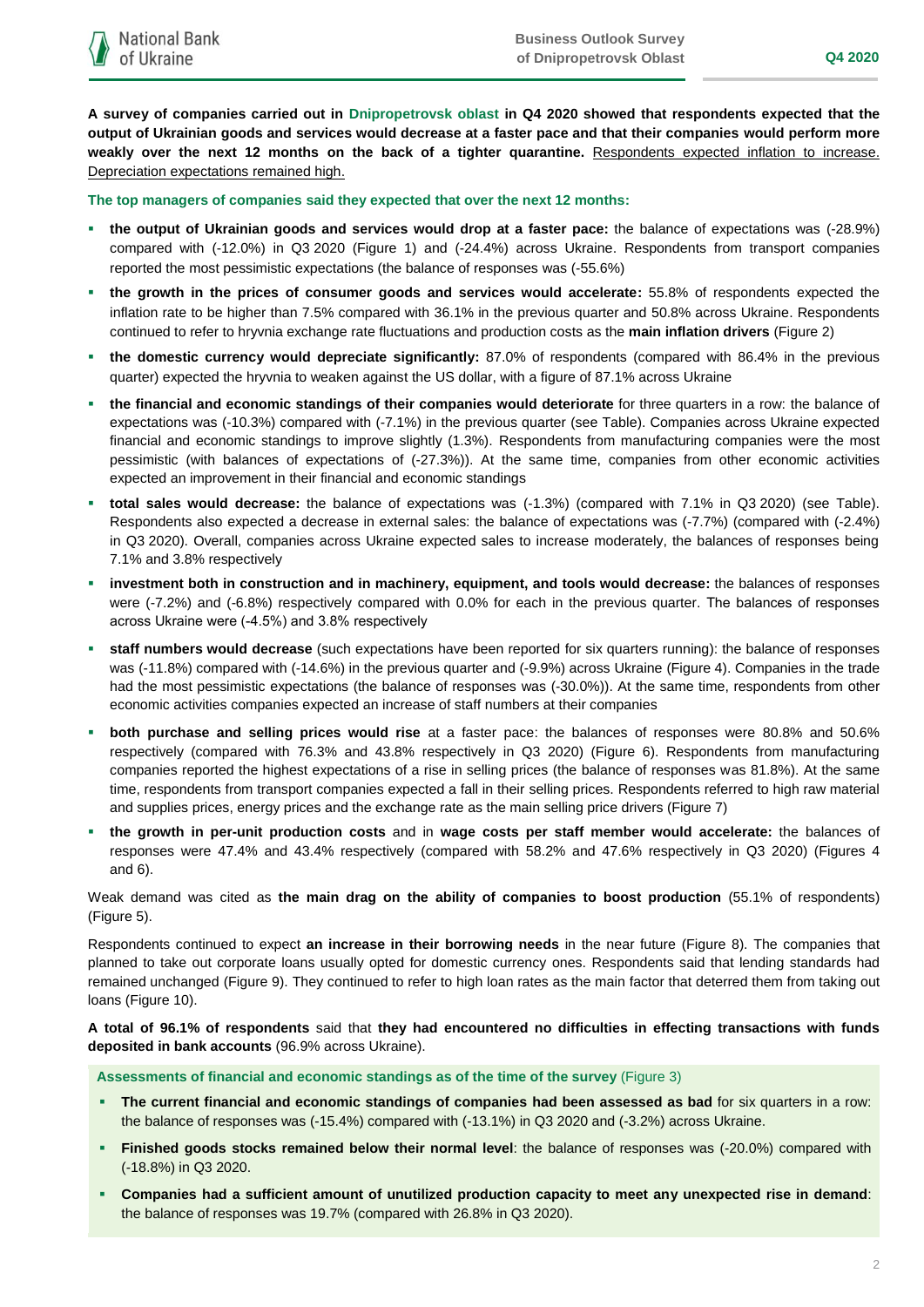### **Survey Details<sup>1</sup> <sup>2</sup>**



- **Period: 5 November through 1 December 2020.**
- A total of 78 companies were polled.
- A representative sample was generated on the basis of the following economic activities: agriculture, the mining and manufacturing industries, trade, transport and communications, and other economic activities.



## **Business Outlook Index for Next 12 Months in Terms of Oblasts<sup>3</sup> , % Business outlook index for next 12 months in terms of regions,%**

#### **Table. The Business Outlook Index of Companies in Dnipropetrovsk Oblast and Its Components**

| <b>Expectations over next 12 months for</b>   | Balances of responses, % |        |                               |         |         |
|-----------------------------------------------|--------------------------|--------|-------------------------------|---------|---------|
|                                               | Q4 19                    | Q1 20  | Q <sub>2</sub> 2 <sub>0</sub> | Q3 20   | Q4 20   |
| Financial and economic standings              | 13.9                     | 9.2    | $-10.5$                       | $-7.1$  | $-10.3$ |
| <b>Total sales</b>                            | 11.8                     | 18.2   | $-3.8$                        | 7.1     | $-1.3$  |
| Investment in construction                    | 2.9                      | 7.4    | $-18.3$                       | 0.0     | $-7.2$  |
| Investment in machinery, equipment, and tools | 7.0                      | 10.6   | $-19.2$                       | 0.0     | $-6.8$  |
| Staff numbers                                 | $-18.1$                  | $-8.0$ | $-19.5$                       | $-14.6$ | $-11.8$ |

<sup>1</sup> This sample was generated in proportion to the contribution of each oblast and each economic activity to Ukraine's gross value added.

1

<sup>&</sup>lt;sup>2</sup> Data for totals and components may be subject to rounding effects.

<sup>&</sup>lt;sup>3</sup> The business outlook index (BOI) is an aggregate indicator for expected business performance over the next 12 months. It is calculated using the balances of respondents' responses regarding changes in the financial and economic standings of their companies and future economic activity.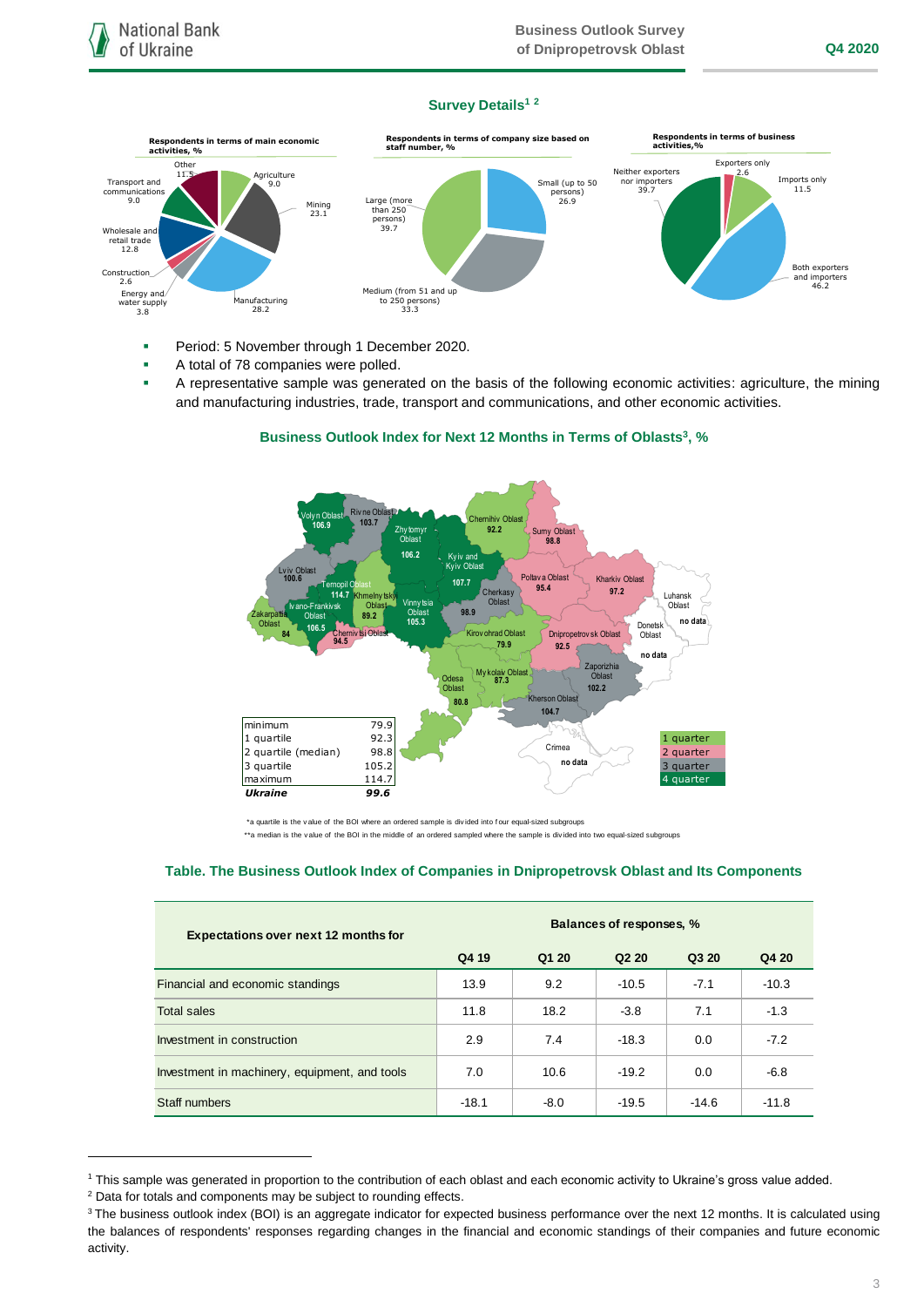### Figure 1 Figure 2



#### **Assessment of consumer price drivers, percentage of responses**



**Companies' economic activity as of the time of the survey, balance of responses**



Figure 5 **Figure 6** 



### Figure 3 Figure 4

**Staff level and wage cost expectations for next 12 months, balance of responses**





**Expectations of producer prices for next 12 months, balance of responses**